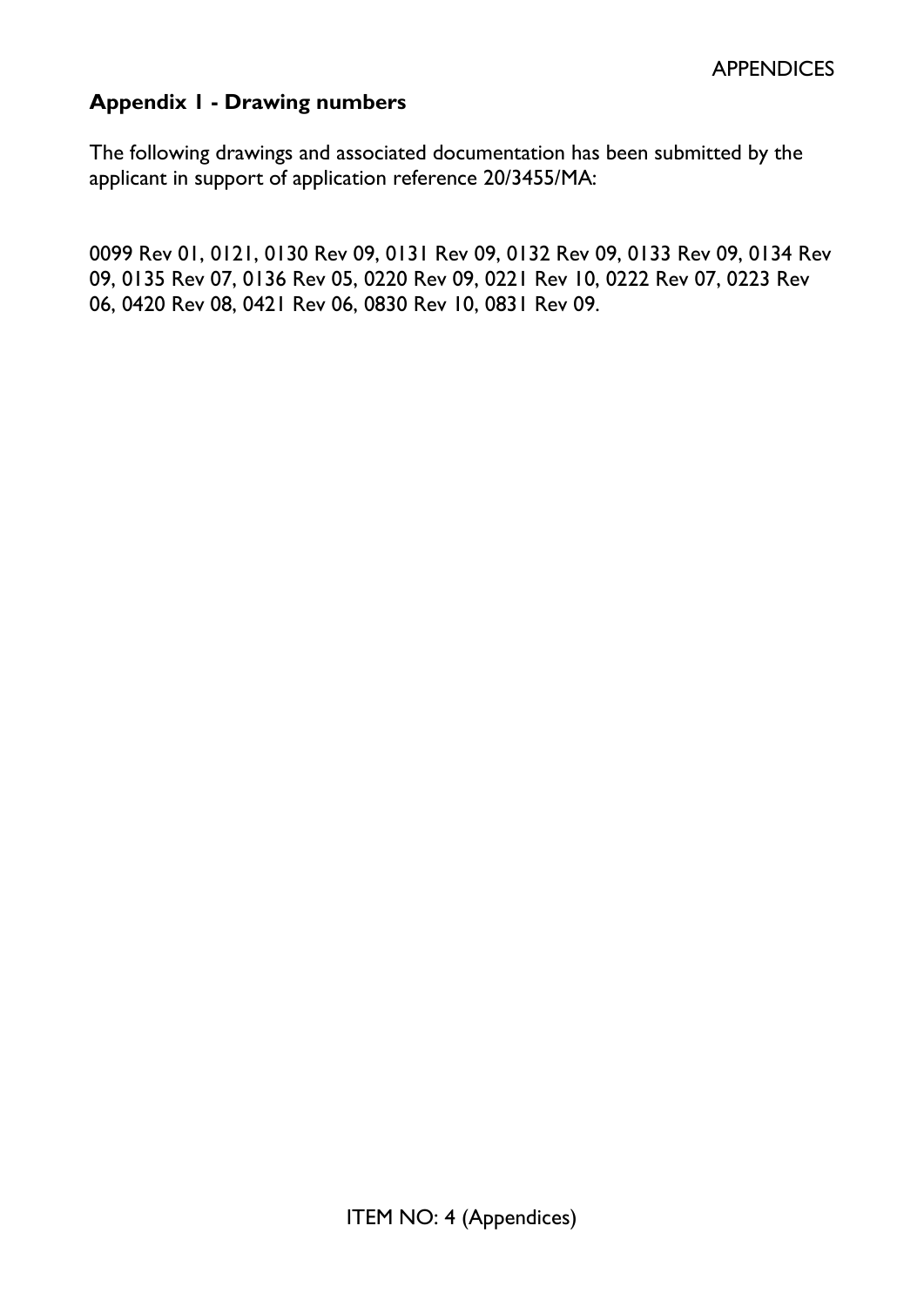### **Appendix 2 – Conditions and Informative(s)**

### **Condition 1**

The development to which this permission relates must be begun not later than the expiration of three (3) years from 14/07/2020.

**Reason:** As required by Section 91 of the Town and Country Planning Act 1990.

#### **Condition 2**

The development shall be carried out strictly in accordance with the application plans, drawings and documents hereby approved and as detailed below:

**0099 Rev 01, 0121, 22767se-02, 0130 Rev 09, 0139, 0131 Rev 09, 0132 Rev 09, 0133 Rev 09, 0134 Rev 09, 0135 Rev 07, 0136 Rev 05, 0220 Rev 09, 0223 Rev 06, 0222 Rev 07, 0221 Rev 10, 0421 Rev 06, 0420 Rev 08, 0830 Rev 10, 0831 Rev 09, Ecology report (Ref: E8738), Air Quality Assessment (Ref: H2771 v3), Archaeological Desk-Based Assessment (Dec 2018), BREEAM Pre-Assessment (Aug 2019), Cover Letter (Aug 2019), Energy & Sustainability Report (Jan 2019), Health Impact Assessment (Aug 2019), Heritage statement (Dec 2018), Noise Assessment (Dec 2018), Geoenvironmental Site Investigation Report - Phase I Preliminary Risk Assessment (Dec 2018), Transport Statement (Aug 2019), Site Impact Assessment & Method Statement (Ref: JPL/180407RFULL/sh), Planning Statement (Ref: A114761), Utilities Assessment (Sep 2019), Flood Risk Assessment - Rev E (Nov 2019), Daylight & Sunlight Amenity - Internal Study (Jan 2020), Daylight & Sunlight Amenity - Neighbouring Study (Dec 2019), Design & Access Statement - Rev 05 (Feb 2020), Tree Constraints Plan (180407), Tree Protection Plan (180407), Topographical Survey (22767se-01 Rev A).** 

**Reason**: In the interests of good planning and to ensure that the development is carried out in accordance with the approved documents, plans and drawings submitted with the application and is acceptable to the Local Planning Authority.

### **Condition 3**

Prior to the commencement of above ground works, a detailed schedule and specification of all external materials and finishes to be used on the building shall be submitted to and approved in writing by the Local Planning Authority. The development shall then be carried out in accordance with the approved details.

**Reason:** To ensure that the local planning authority may be satisfied as to the external appearance of the building(s) and to comply with Policy 7.4 of the London Plan (2016) and Policies DH1 and DH(a) of the Royal Greenwich Local Plan: Core Strategy with Detailed Policies (2014).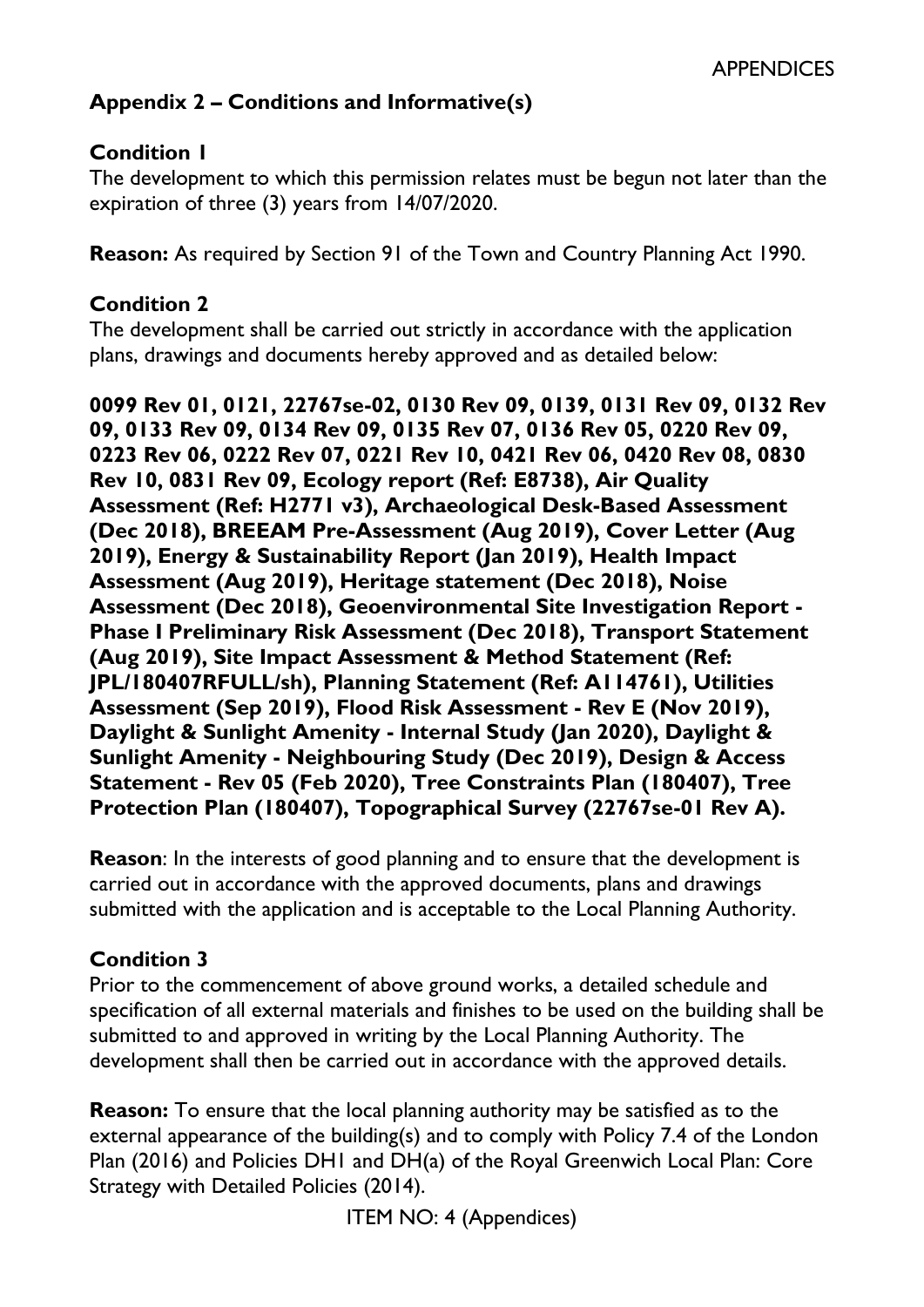### **Condition 4**

The finished floor level of the development shall be set no lower than 5.86m AOD, in line with the submitted flood risk assessment.

**Reason**: To ensure that the development will be located 300mm above the predicted likely water level as a result of a breach in the Thames Tidal Flood Defences, taking climate change into account.

## **Condition 5**

- a) Prior to the commencement of the development hereby approved, a suitable combined Phase II Geo-environmental and Geotechnical Site Investigation shall be carried out, in accordance with the recommendations set out in the Phase I report. The Phase II report, which is to include a site walkover and information for a detailed assessment of the risk to all receptors that may be affected, including those off site, shall be submitted to, and approved in writing by the Local Planning Authority, in consultation with the Environment Agency.
- b) The results of the site investigation and the detailed risk assessment referred to in (a) and, based on these, an options appraisal and remediation strategy giving full details of the remediation measures required and how they are to be undertaken.
- c) A verification plan providing details of the data that will be collected in order to demonstrate that the works set out in the remediation strategy in (b) are complete and identifying any requirements for longer-term monitoring of pollutant linkages, maintenance and arrangements for contingency action.

Any changes to these components will require the written consent of the local planning authority. The scheme shall be implemented as approved.

**Reason**: To ensure that the development does not contribute to, or is not put at unacceptable risk from, or adversely affected by, unacceptable levels of water pollution in line with paragraph 170 of the National Planning Policy Framework and to ensure compliance with Policy E(e) of the Royal Borough of Greenwich Local Plan: Core Strategy with Detailed Policies (2014).

### **Condition 6**

Prior to occupation of the development hereby approved, a validation report demonstrating the completion of works set out in the approved remediation strategy and the effectiveness of the remediation shall be submitted to, and approved in writing, by the Local Planning Authority. The report shall include results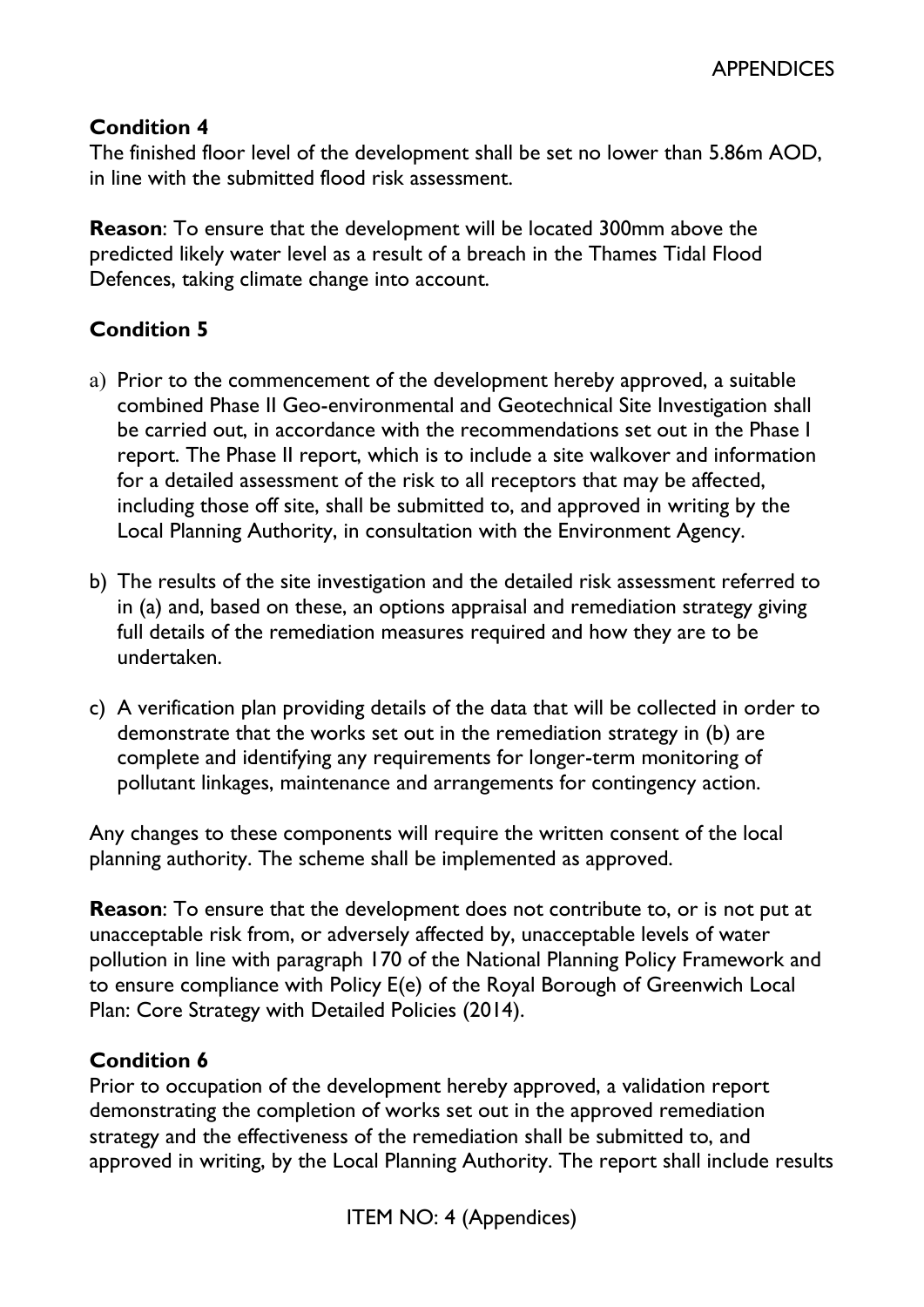of sampling and monitoring carried out in accordance with the approved verification plan to demonstrate that the site remediation criteria have been met.

**Reason**: To ensure that the site does not pose any further risk to human health or the water environment by demonstrating that the requirements of the approved verification plan have been met and that remediation of the site is complete. This is in line with paragraph 170 of the National Planning Policy Framework and to ensure compliance with Policy E(e) of the Royal Borough of Greenwich Local Plan: Core Strategy with Detailed Policies (2014).

## **Condition 7**

If, during development, contamination not previously identified is found to be present at the site then, no further development (unless otherwise agreed in writing with the Local Planning Authority) shall be carried out until a remediation strategy detailing how this contamination will be dealt with has been submitted to and approved in writing by the local planning authority. The remediation strategy shall be implemented as approved.

**Reason**: To ensure that the development does not contribute to, or is not put at unacceptable risk from, or adversely affected by, unacceptable levels of water pollution from previously unidentified contamination sources at the development site in line with paragraph 170 of the National Planning Policy Framework and to ensure compliance with Policy E(e) of the Royal Borough of Greenwich Local Plan: Core Strategy with Detailed Policies (2014).

## **Condition 8**

No drainage systems for the infiltration of surface water drainage into the ground are permitted other than with the express written consent of the Local Planning Authority, which may be given for those parts of the site where it has been demonstrated that there is no resultant unacceptable risk to controlled waters. The development shall be carried out in accordance with the approved details.

**Reason**: To protect the underlying groundwater from the risk of pollution. Infiltrating water has the potential to cause remobilisation of contaminants present in shallow soil/made ground which could ultimately cause pollution of groundwater and to ensure compliance with Policy E(e) of the Royal Borough of Greenwich Local Plan: Core Strategy with Detailed Policies (2014).

## **Condition 9**

Piling or any other foundation designs using penetrative methods shall not be permitted other than with the express written consent of the Local Planning Authority in consultation with Thames Water, which may be given for those parts of the site where it has been demonstrated by a piling risk assessment that there is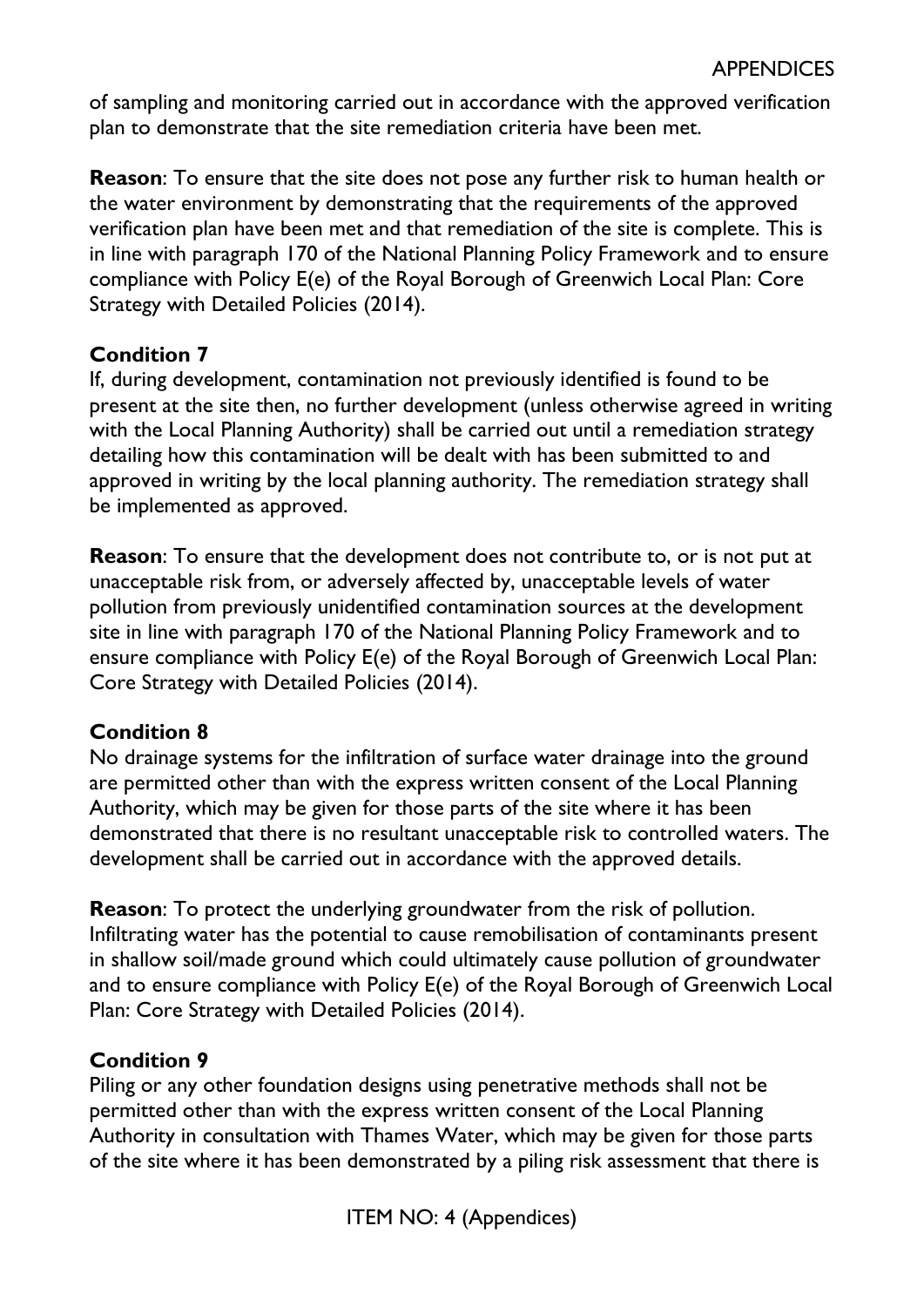no resultant unacceptable risk to groundwater. The development shall be carried out in accordance with the approved details.

**Reason**: To ensure that the development does not contribute to, or is not put at unacceptable risk from, or adversely affected by, unacceptable levels of water pollution caused by mobilised contaminants in line with paragraph 170 of the National Planning Policy Framework and to ensure compliance with Policy E(e) of the Royal Borough of Greenwich Local Plan: Core Strategy with Detailed Policies (2014).

# **Condition 10**

- a) Prior to the commencement of development, a Preliminary Risk Assessment to identify the risks associated with unexploded ordnance (UXO) threat of the site shall be submitted to and approved, in writing, by the Local Planning Authority. Any Preliminary Risk Assessment of UXO hazards must be undertaken in compliance with current guidance for managing UXO risks (e.g.C681). The investigation shall include, but not be limited to:
	- Home Office WWII Bomb Census Maps;
	- WWII and post-WWII aerial photography;
	- Official Abandoned Bomb Register;
	- LCC Bomb Damage maps;
	- Information gathered from the National Archives at Kew; and
	- Historic UXO information.
- b) Should the preliminary risk assessment identify the need for further investigation, the following shall be submitted to and approved, in writing, by the Local Planning Authority:
	- A Detailed Risk Assessment and Intrusive UXO Survey, based on (a) to characterise the site and; provide information for a detailed assessment of the risk to all receptors that may be affected, including those off site.
	- Following the results and outcomes of the Preliminary and Detailed Risk Assessments, a Risk Mitigation Plan giving full details of the mitigation measures required and how they are to be undertaken. This requires the provision of both a Mitigation Implementation and Verification Plan.
	- Details attaining to Operational UXO Emergency Response Plan; and UXO Safety & Awareness Briefings - must also be provided.
	- The identified mitigation must be carried out in accordance with the approved details.
- c) On completion of the above (b) a final Verification Report is required to demonstrate that the works set out in (b) have been completed, along with any requirements for longer-term monitoring of risks, maintenance and arrangements for contingency action.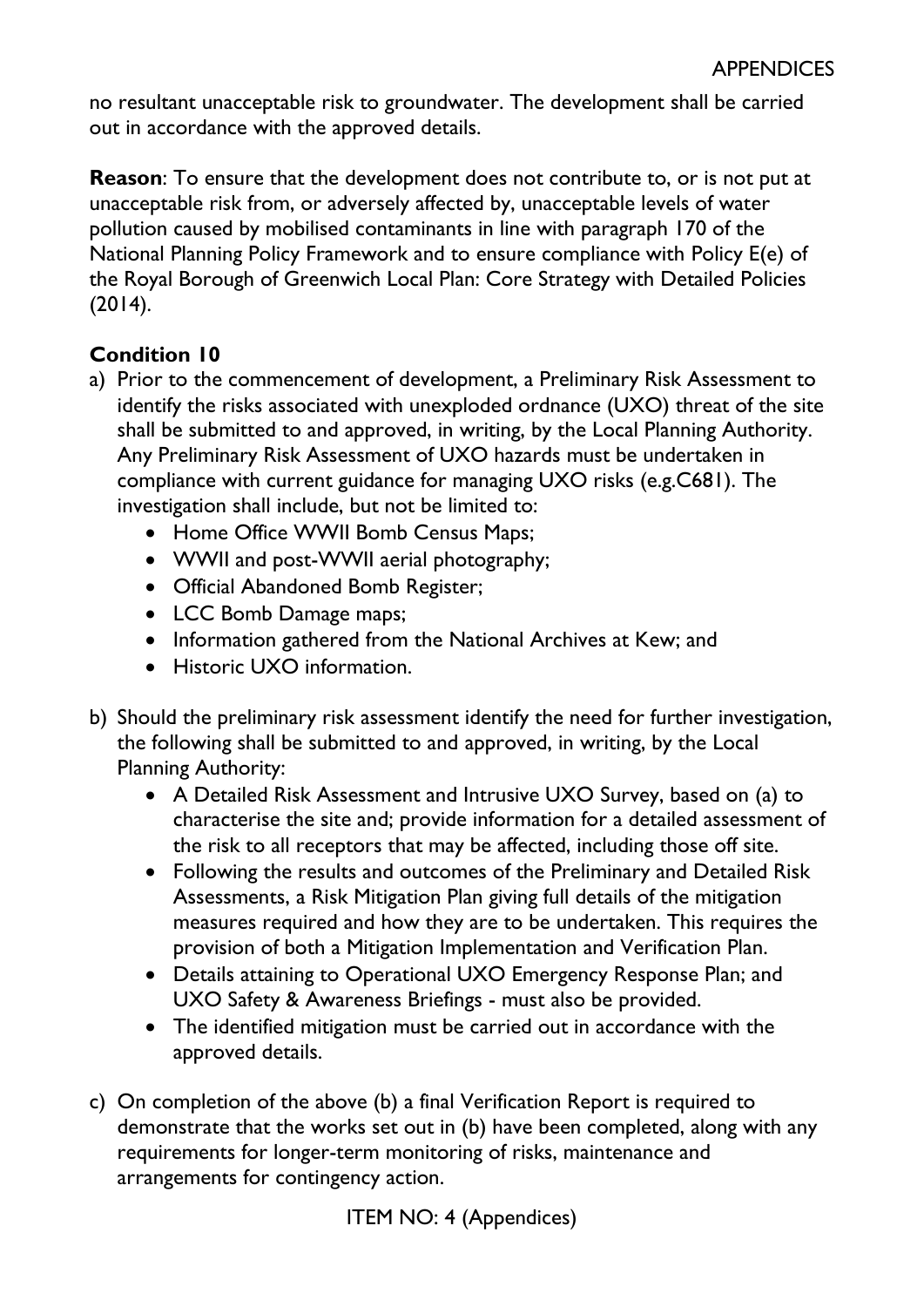**Reason**: To ensure that appropriate arrangements are in place in the event of the discovery of UXO and to ensure that environmental and health risks have been satisfactorily managed so that the site is deemed suitable for use; in accordance with the aims of the National Planning Policy Framework (NPPF); and with Policy E(e) of the Royal Borough of Greenwich Local Plan: Core Strategy with Detailed Policies (2014); and the Mayor's London Plan (2016) Policies 5.21 Contaminated Land and 5.22 Hazardous Substances.

#### **Condition 11**

Prior to the first occupation of the approved development, including residential and commercial, the approved spaces shall incorporate sustainability measures as detailed in the approved Energy & Sustainability Report prepared by MES Building Solutions (January 2019) and BREEAM 2018 Pre-Assessment prepared by MES Building Solutions (August 2019).

Reason: In the interest of addressing climate change and to secure sustainable development in accordance with policies 5.1, 5.2, 5.3, 5.6, 5.7 and 5.9 of the London Plan 2016, Policy DH1 Design of the Royal Greenwich Local Plan: Core Strategy with Detailed Policies (2014).

### **Condition 12**

The non-residential development should be registered with Building Research Establishment (BRE), achieve BREEAM Rating Excellent and make reasonable endeavours to achieve Outstanding (based on the latest related for each BREEAM Technical guidance).

- i. Within 3 months of commencement of the non-residential space, a BREEAM Design Stage Assessment, copy of the summary score sheet and related Certification verified by the BRE shall be submitted to the Local Planning Authority for written approval.
- ii. Within 3 months from the date of first use of the non-residential space, BREEAM 'Post Construction Stage' Assessment, copy of the summary score sheet and related Certification verified by the BRE should be submitted to the Local Planning Authority for written approval confirming the BREEAM standard and measures have been implemented.

Following any approval of a 'Post Construction Stage' assessment and certificate of the development, the approved measures and technologies to achieve the BREEAM Excellent or higher standard shall be retained in working order for the lifetime of the development.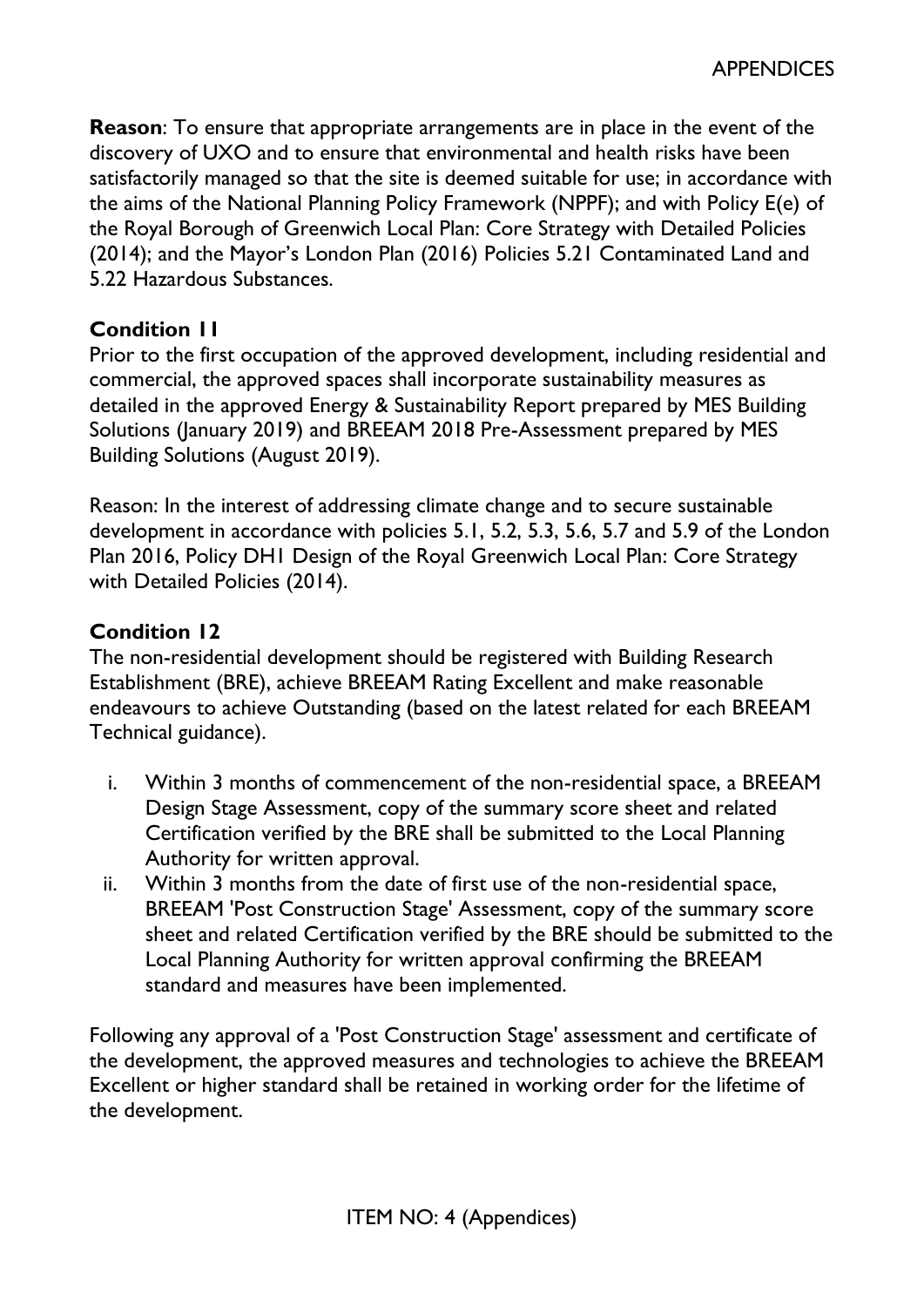**Reason**: In the interest of addressing climate change and securing sustainable development in accordance with policies: 5.1; 5.2; 5.3; and 5.9 of the London Plan (2016); and policies DH1 and E1 of the Royal Greenwich Local Plan: Core Strategy with Detailed Policies (2014).

# **Condition 13**

- a) No above ground works (excluding demolition) shall commence until Water Efficiency calculations, prepared by suitably qualified assessor, shall be submitted to and approved in writing by the Local Planning Authority to demonstrate that the detailed design of the dwellings is designed to meet water efficiency standards with a maximum water use target of 105 litres of water per person per day for the residential and BREEAM Excellent standard for the 'Wat 01' BREEAM water category for the non-residential.
- b) Prior to occupation of each residential unit and within the development, evidence that the approved dwellings have incorporated water saving and monitoring measures that is in line with Part A shall be submitted to the Local Planning Authority for written approval.
- c) Prior to occupation of each non-residential unit within the development, evidence that the approved non-residential space has incorporated water saving and monitoring measures that will prevent the undue consumption of water in line with Part A shall be submitted to the Local Planning Authority for written approval.

**Reason**: To ensure the sustainable use of water, in accordance with the approved sustainability statement and Policy 5.15 of London Plan (2016) and Draft London Plan Policy SI 5 Water Infrastructure.

## **Condition 14**

Prior to commencement of the new residential units within the development, other than site preparation (including demolition), remediation and / or the formation of accesses, the details of the dynamic thermal modelling, using the guidance provided in CIBSE TM59 & TM49 (DSY1, DSY2 and DSY3) and Cooling Hierarchy, and demonstrating how the residential component of the development performs against and even exceed the overheating criteria, shall be submitted to the Local Planning Authority for written approval. The details of any additional measures to be incorporated into the residential units within the development to minimise the risk of overheating (without active cooling) shall also be submitted if the dynamic thermal modelling demonstrates that overheating would occur. Compliance with Building Regulations Criterion 3 should be also demonstrated and the actual cooling demand (kW/m2) (if required) should be demonstrated to be significantly reduced compared to the notional. The development shall thereafter be provided in accordance with the approved details.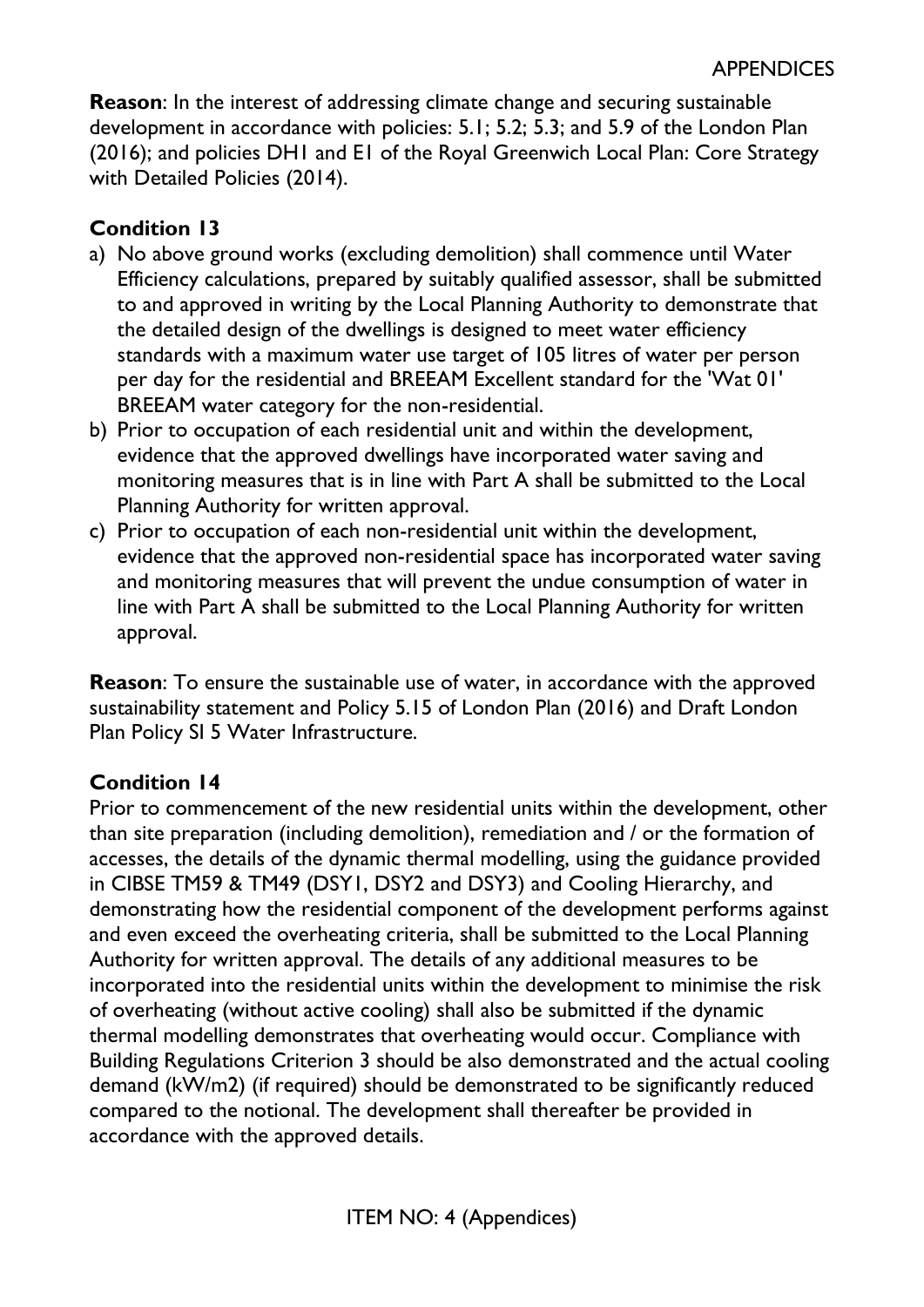**Reason**: To ensure that each residential unit within the development, hereby approved, is energy efficient and to reduce the risk of overheating in line with Policy 5.9 of the London Plan 2016, and Policies DH1 and E1 of the Royal Greenwich Local Plan: Core Strategy with Detailed Policies (2014).

# **Condition 15**

a) Prior to the commencement of development, and other than site preparation (including demolition), remediation and / or the formation of accesses, an energy report, which includes full details and drawings of the energy measures that are to be incorporated into the development, separately for the residential and nonresidential spaces, shall be submitted to, and approved in writing by the Local Planning Authority.

The submitted details shall outline all measures to be incorporated into the development, including both residential and non-residential spaces, to demonstrate compliance with the current zero carbon standard and minimum 35% CO2 emission reduction target for residential and non-residential buildings, respectively, (regulated carbon dioxide emissions based on both SAP2012 and SAP10 carbon emission factors) above Building Regulations Part L 2013. Measures to reduce the carbon dioxide emissions associated with other energy uses not covered by Building Regulations (un-regulated) should be identified and related recommendations should be demonstrated in the energy report. The energy servicing strategy shall be based on a low carbon wet system providing heating, hot water and/or cooling to the residential and non-residential units including the incorporation of on-site renewables and designed to facilitate connection to an offsite heat network should one become available.

- b) Prior to the occupation of the residential and non-residential units within the development, the following information should be provided to the Local Planning Authority for written approval:
	- i. technical information and evidence that the renewable/low carbon technologies are installed in accordance with Part (a) and certified under the Microgeneration Certification Scheme (MSC) and, if appropriate, complies with the Enhanced Capital Allowances (ECS) product criteria.
	- ii. Energy Performance Certificates [EPC's], detailed modelling output reports showing clearly the DER/ BER and TER and FEES (for dwellings) from the "as built stage" to confirm compliance with the carbon dioxide savings achieved through energy efficiency measures and the energy servicing strategy approved under Part (a).

**Reason**: To ensure that the residential and non-residential units within the development hereby approved are energy efficient and to contribute to the avoidance of need for new fossil fuel or other primary energy generation capacity and to reduce emissions of greenhouse gases and to minimise the impact of building emissions on local air quality in the interests of health, in accordance with policies 3.2, 5.3, 5.5, 5.6, 5.7 and 7.14 of the London Plan 2016, Policy E1 of the Royal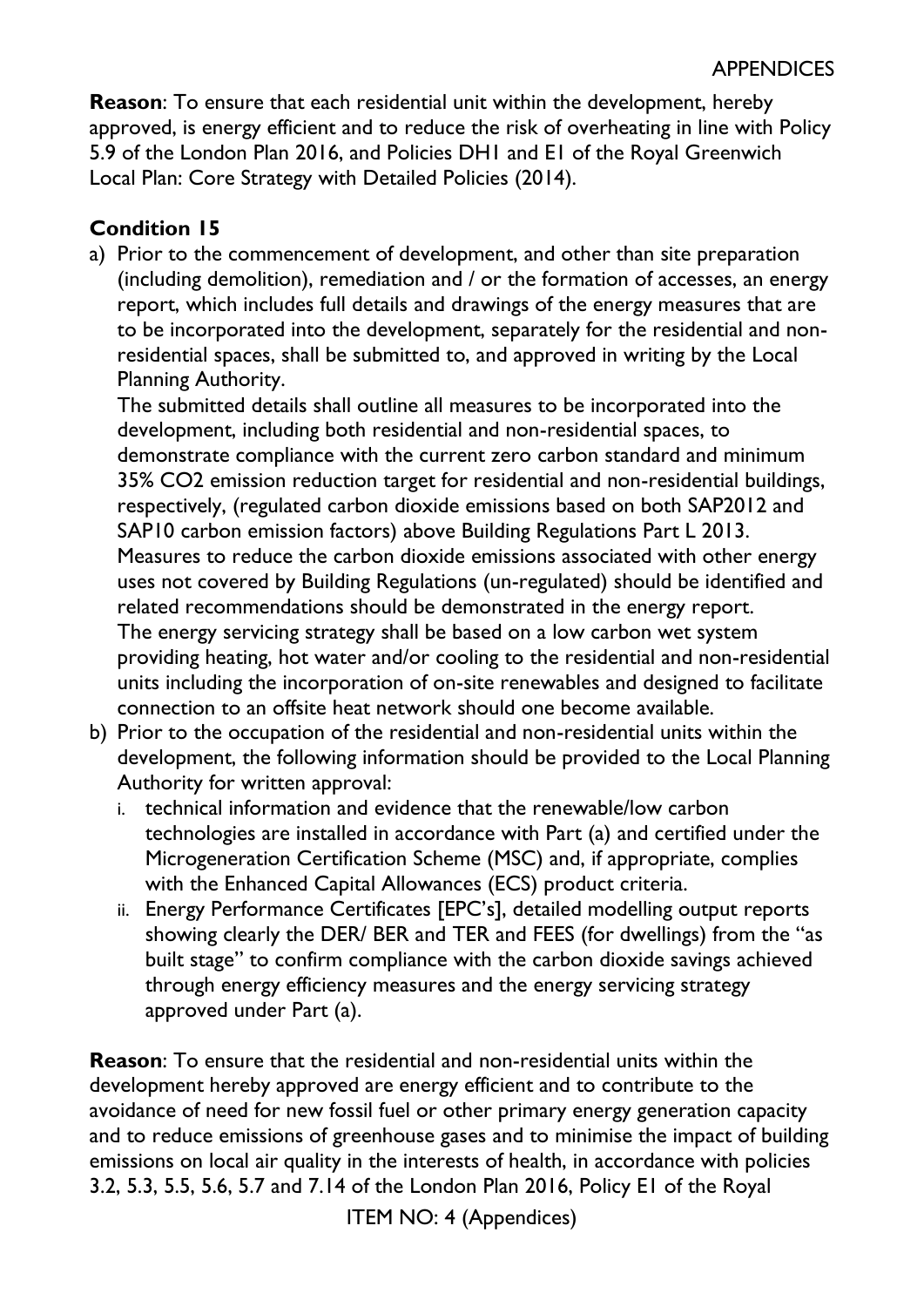Greenwich Local Plan: Core Strategy with Detailed Policies (2014), Royal Borough of Greenwich, Greener Greenwich SPD (2014) and the Mayor's Sustainable Design and Construction SPG (2014).

## **Condition 16**

Prior to the first use of the non-residential space, evidence that the approved space has incorporated passive design and energy efficiency measures and energy servicing strategy in line with Condition 15 shall be submitted to and approved in writing by the Local Planning Authority.

**Reason**: To ensure that the energy servicing strategy for the non-residential space within the development hereby approved is consistent with the energy strategy approved under Condition 15, is energy efficient and contributes to the avoidance of need for new fossil fuel or other primary energy generation capacity and to reduce emissions of greenhouse gases and to minimise the impact of building emissions on local air quality in the interests of health, in accordance with Policies 3.2, 5.3, 5.5, 5.6 and 7.14 of the London Plan (2016), Policy E1 of the Royal Greenwich Local Plan: Core Strategy with Detailed Policies (2014), Royal Borough of Greenwich, Greener Greenwich SPD (2014) and the Mayor's Sustainable Design and Construction SPG (2014).

# **Condition 17**

Prior to any demolition, a Demolition/Construction Method Statement for the relevant part of the development shall be submitted to, and approved in writing by, the Local Planning Authority. The Method Statement shall include full details of the following:

- Hours of work:
- The parking of vehicles of site operatives and visitors;
- Loading and unloading of plant and materials;
- Storage of plant and materials used in constructing the development;
- Haulage routes;
- Likely dust levels to be generated and screening measures to be employed;
- Wheel washing facilities;
- Likely noise levels to be generated from plant and construction works;
- Specification of equipment with likely noise and vibration levels to be generated during demolition and construction works;
- Details of any proposed noise screening measures;
- Proposals for monitoring noise and procedures for controlling excessive noise and vibration (Note: it is expected that vibration over 1mm/s measured as a peak particle velocity at residential properties would constitute unreasonable vibration);
- Identification of the roles and responsibilities with regard to managing and reporting on the demolition and construction phase noise and vibration measures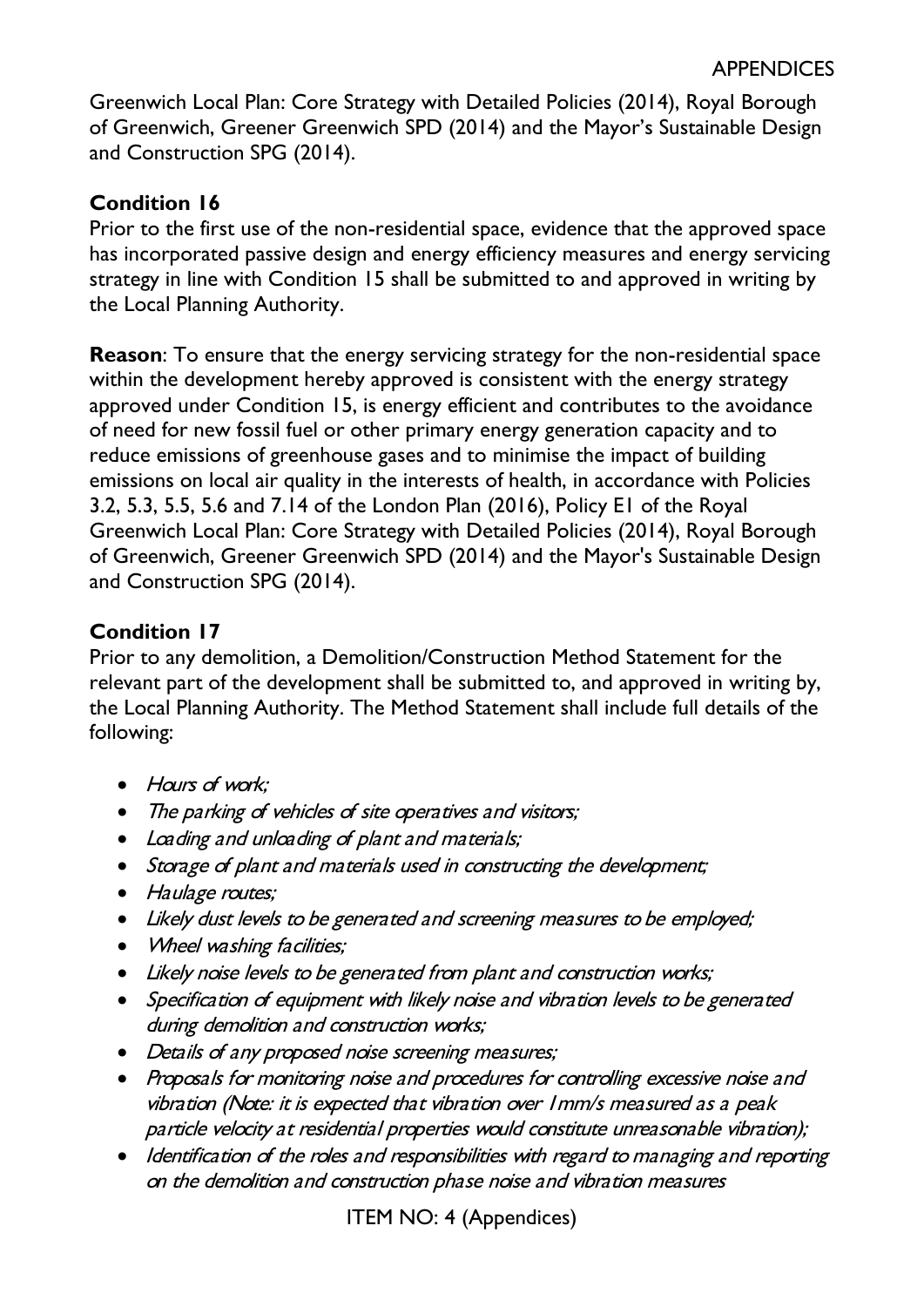Reference shall be made to: The Councils' Construction Site Noise Code of Practice [http://www.royalgreenwich.gov.uk/downloads/file/470/noise\\_from\\_major\\_construction\\_sites](http://www.royalgreenwich.gov.uk/downloads/file/470/noise_from_major_construction_sites_leaflet%20BRE) [leaflet BRE](http://www.royalgreenwich.gov.uk/downloads/file/470/noise_from_major_construction_sites_leaflet%20BRE) four part Pollution Control Guides 'Controlling particles and noise pollution from construction sites 'The development shall be carried out in accordance the approved Demolition and Construction Method Statement.

**Reason:** In order to safeguard the amenities, health and safety of neighbouring properties and occupiers and of the area generally, and to ensure compliance with Policy 7.15 of the London Plan (2016) and Policy E(a) of the Royal Greenwich Local Plan: Core Strategy with Detailed Policies (2014).

### **Condition 18**

All Non-Road Mobile Machinery (NRMM) and plant to be used on the site of net power between 37kW and 560 kW has been registered at http://nrmm.london/. Proof of registration must be submitted to the Local Planning Authority.

The NRMM used during the demolition and construction phases must be carried out in accordance with the approved details.

An inventory of all Non-Road Mobile Machinery (NRMM) must be kept on site during the course of the demolitions, site preparation and construction phases. All machinery should be regularly serviced and service logs kept on site for inspection. Records should be kept on site which details proof of emission limits for all equipment. This documentation should be made available to local authority officers as required until development completion.

**Reason**: To protect local air quality and comply with Policy 7.14 of the London Plan and the GLA NRMMLEZ.

## **Condition 19**

- a) Prior to the occupation of the residential units hereby approved, details from a suitably qualified ecologist specifying how the landscape features have been developed for biodiversity and ecological enhancement shall be submitted to and approved in writing by the Local Planning Authority. The mitigation and enhancement should include the following:
	- i. Native and/or nectar producing and/or deciduous plant species, preferably of local provenance;
	- ii. Bird and bat sensitive lighting;
	- iii. Street trees; and
	- iv. Artificial nesting and roosting sites (including bird, bat and invertebrate boxes).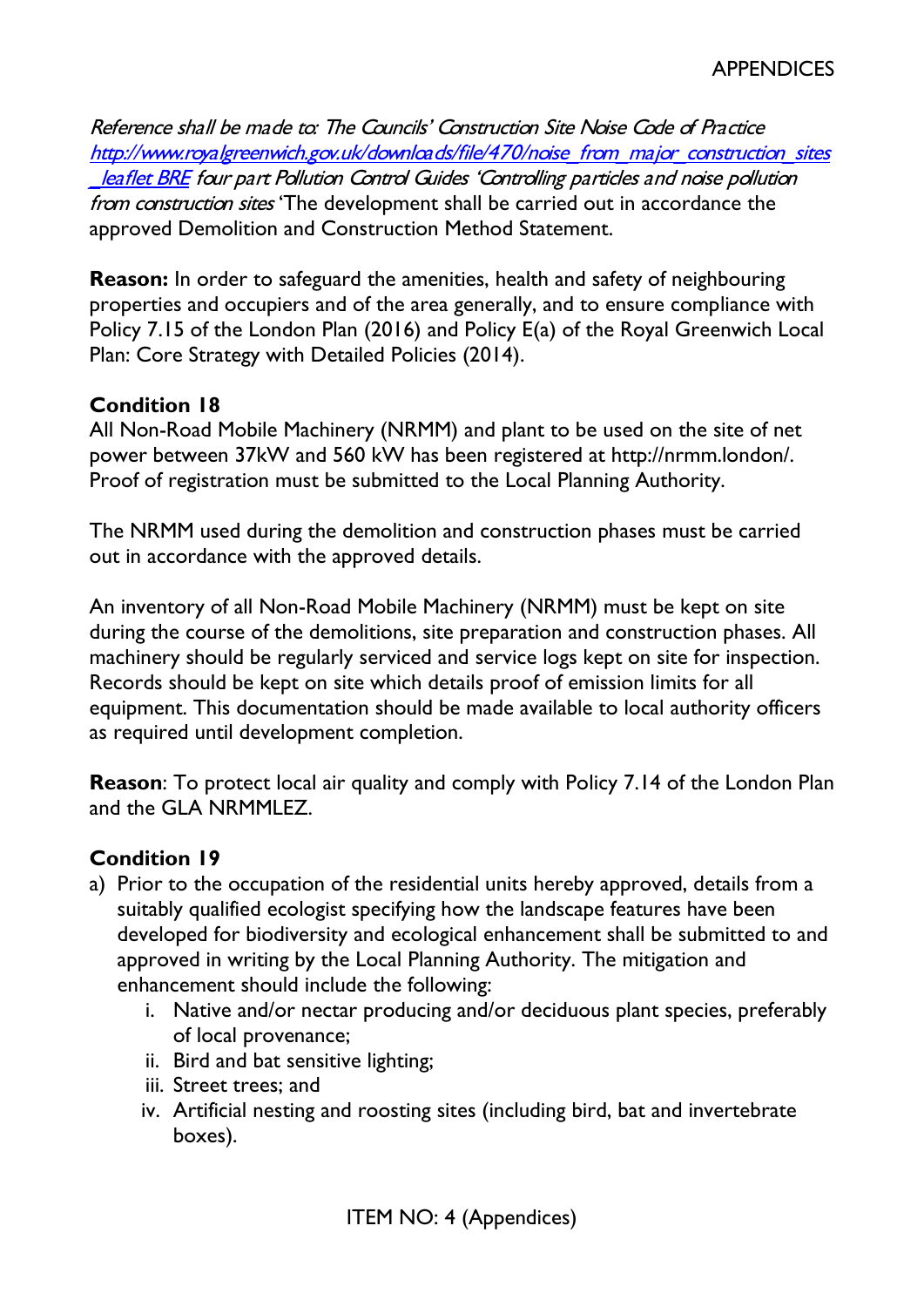Where habitats are created as mitigation for development, management plans for the habitat shall also be provided detailing how the areas are to be managed in the longer term. Once approved the mitigation and management plans shall be undertaken in accordance with the approved details.

b) Evidence that the ecological measures approved under part (a) have been installed in accordance with the details above should be submitted to and approved in writing by the Local Planning Authority prior to first use of the residential units within the development.

**Reason**: To ensure the protection of wildlife and supporting habitat, to prevent the spread of invasive plants and to secure opportunities for the enhancement of the ecological value of the site in line with London Plan Policies 5.11 (Green Roofs and Development Site Environs) and 7.19 (Biodiversity and Access to Nature) and Policy OS4 (Biodiversity) of the Royal Greenwich Local Plan: Core Strategy with Detailed Policies (2014).

### **Condition 20**

Prior to the first use of each commercial unit, details of the respective shopfront shall be submitted be submitted to, and approved in writing by the Local Planning Authority. The development shall then be carried out in accordance with the approved details.

**Reason:** To ensure that the local planning authority may be satisfied as to the external appearance of the building and to comply with Policy 7.4 of the London Plan (2016), Policy DH1 of the Royal Greenwich Local Plan: Core Strategy with Detailed Policies (2014) and the Council's 'Residential Extensions, Basements and Conversions Guidance SPD (July 2016).

### **Condition 21**

Prior to the first use of each commercial element within the scheme, details of the hours of use shall be submitted to, and approved in writing by the Local Planning Authority. The commercial floor space shall then be operated in accordance with these hours.

**Reason**: To safeguard the amenities of neighbouring occupiers, particularly residents, and the area more generally and to ensure compliance with Policies 6.3 and 7.15 of the London Plan (2016) and Policies E(c) and IM4 of the Royal Greenwich Local Plan: Core Strategy with Detailed Policies (2014).

## **Condition 22**

The use of the D1 commercial floor space shall only be used as a clinic, health centre, crèche, day nursery, art galleries (other than for sale or hire), libraries, nonresidential education and training centre and for no other purposes identified within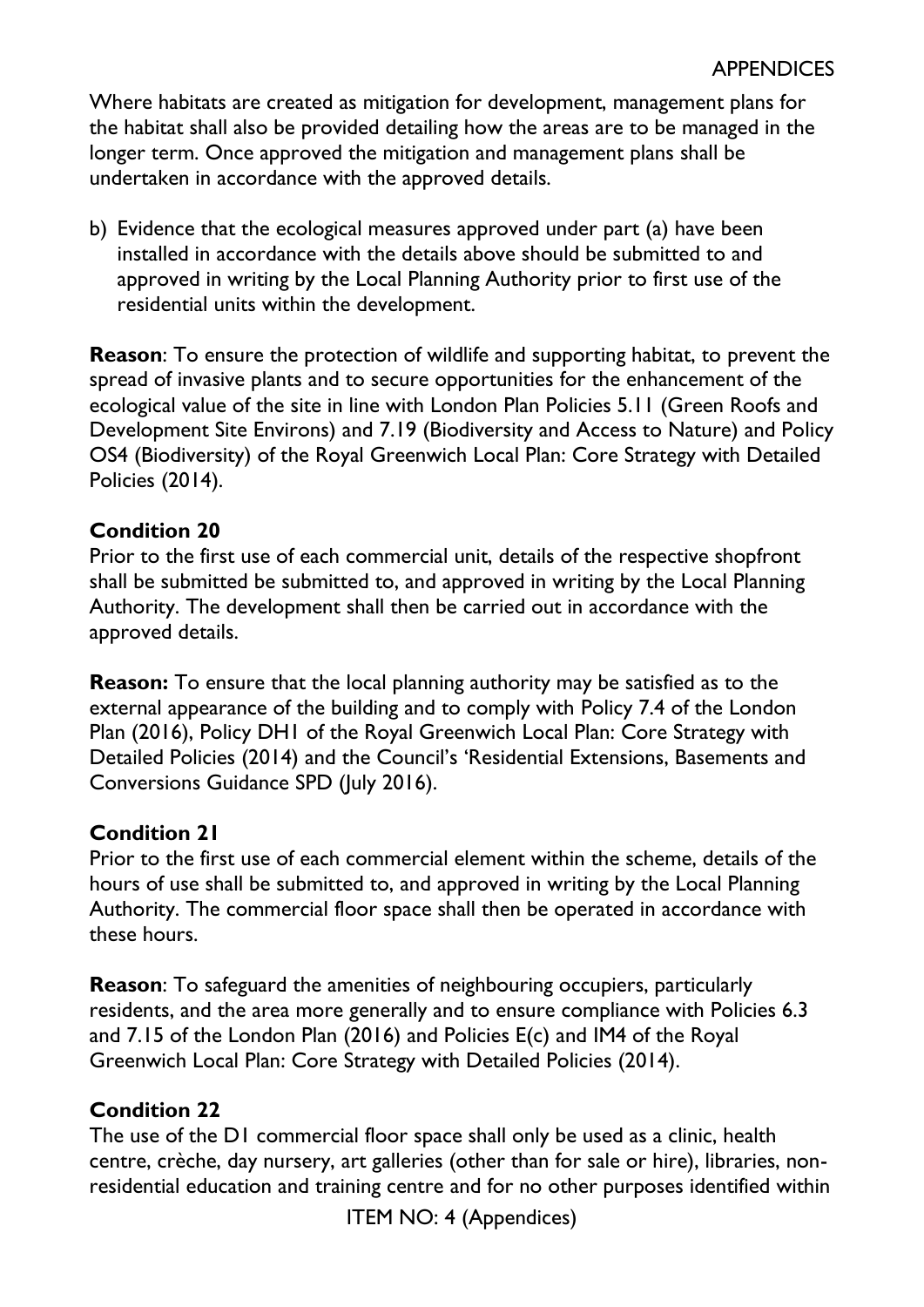Class D1 of the Town and Country Planning (Use Classes) Order 1987 (as amended) (or any orders revoking, re-enacting or modifying this Order).

**Reason**: So that the commercial floor space is utilised for purposes that are compatible not only with the wider surrounding area, but also the uses within the proposed development and ensure compliance with Policy 7.15 of the London Plan (2016) and Policies E(a) and E(c) of the Royal Greenwich Local Plan: Core Strategy with Detailed Policies (2014).

### **Condition 23**

- a) Prior to above ground works, drawings illustrating that a minimum of 90% of all dwellings in the development hereby permitted comply with Building Regulation requirement M4(2) 'accessible and adaptable dwellings', have been submitted to and approved in writing by the Local Planning Authority in consultation with the Council's Housing Occupational Therapist.
- b) The development shall be carried out and retained for the lifetime of the development in accordance the approved details.

**Reason:** To accord with Policy 3.8 of the London Plan (2016) as amended and Policy H5 of the Royal Greenwich Core Strategy and Detailed Policies (2014).

### **Condition 24**

- a) 10% of all social rented units in the development hereby permitted shall comply with Building Regulation requirement M4(3)(2)(b) 'wheelchair user dwellings'. The applicant shall not implement any part of the development hereby permitted until full details of these units have been submitted to and approved in writing by the Local Planning Authority in consultation with the Council's Housing Occupational Therapist.
- b) The development shall be implemented in accordance with the approved details under part (a).

**Reason:** To accord with Policy 3.8 of the London Plan (2016) as amended and Policy H5 of the Royal Greenwich Core Strategy and Detailed Policies (2014).

### **Condition 25**

Prior to the first use of each commercial unit, a delivery and servicing plan shall be submitted to and approved in writing by the Local Planning Authority. The relevant commercial unit shall then be operated in accordance with the approved details.

**Reason**: In order to safeguard the amenities of adjoining residents and to comply with Policy 6.3 of the London Plan (2016).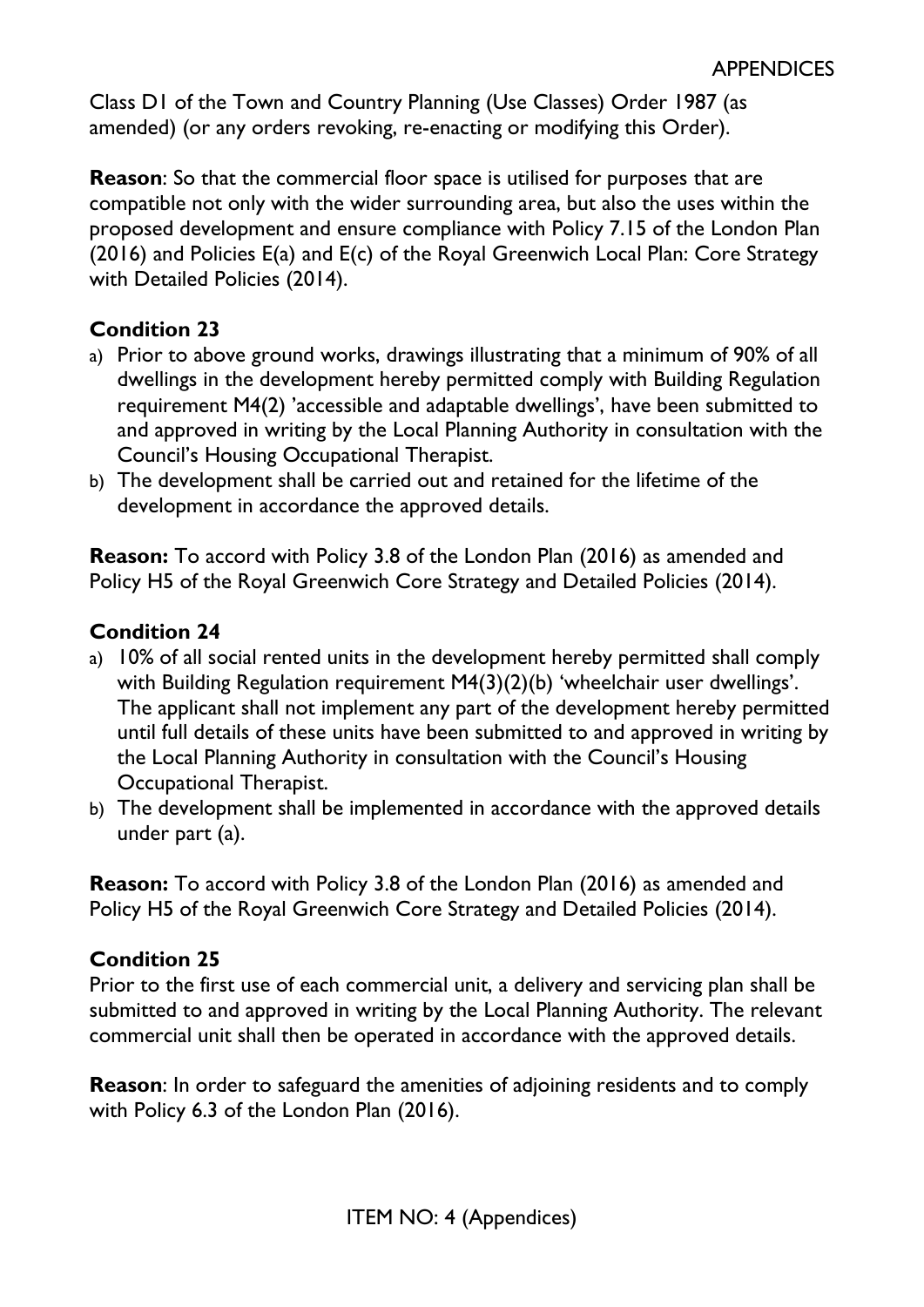# **Condition 26**

- a) Details of the PV panels to be installed on the development shall be submitted to and approved in writing by the Local Planning Authority.
- b) The development shall be carried out in accordance with the details hereby approved, shall be maintained as such thereafter and no amendments to the approved scheme shall be permitted without the prior written consent of the Local Planning Authority.

**Reason:** To contribute towards carbon dioxide emissions reduction and to comply with London Plan (2016) Policy 5.7 (Renewable Energy) and Policy E1 (Carbon Emissions) of the Royal Greenwich Local Plan: Core Strategy with Detailed Policies (2014).

### **Condition 27**

The demolition, earth removal, piling work and any mechanical building operations required to implement the development shall only be carried out between the hours of:

Monday to Friday 08:00 to 18:00 Saturdays 08:00 to 13:00 Not at all on Sunday and Bank Holidays

**Reason**: To safeguard the amenities of neighbouring properties and the area generally and ensure compliance with Policy 7.15 of the London Plan (2016) and Policies E(a) and E(c) of the Royal Greenwich Local Plan: Core Strategy with Detailed Policies (2014).

## **Condition 28**

- a) A minimum of 38 secure and dry cycle parking spaces shall be provided within the residential development as indicated on the plans hereby approved.
- b) No units shall be occupied until the full details of the cycle parking facilities have been submitted to, and approved in writing by the Local Planning Authority.
- c) All residential cycle parking spaces shall be provided and made available for use prior to occupation of the relevant part of the development and maintained thereafter.

**Reason:** To promote sustainable travel and to ensure compliance with Policy 6.9 of the London Plan (2016) and IM4, IM(b) and IM(c) of the Royal Greenwich Local Plan: Core Strategy with Detailed Policies (2014).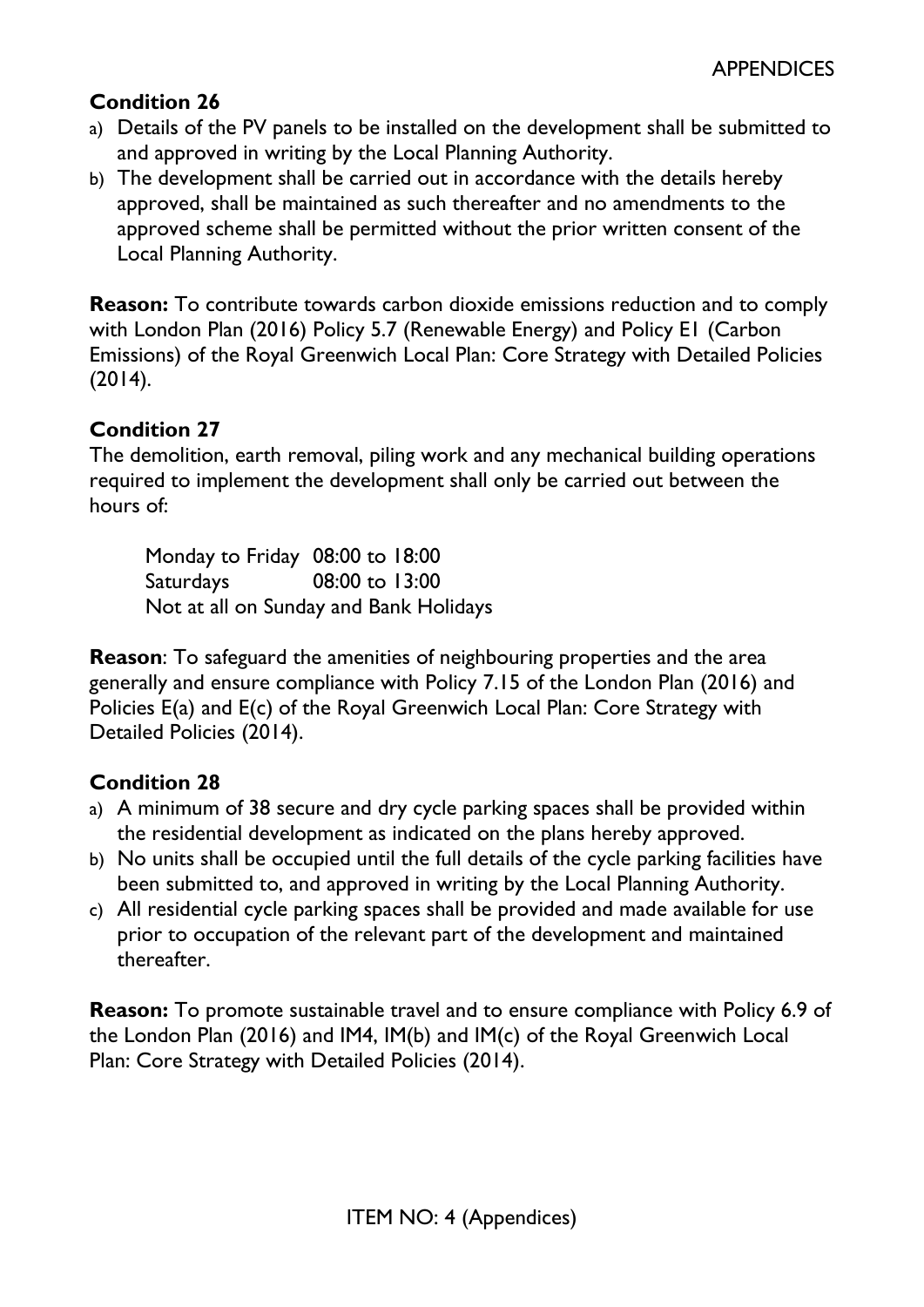# **Condition 29**

- a) Prior to the first occupation of each commercial unit, full details of integral cycle parking facilities shall be submitted to, and approved in writing by the Local Planning Authority.
- b) All cycle parking spaces shall be provided and made available for use prior to occupation of the relevant commercial unit and maintained thereafter.

**Reason:** To promote sustainable travel and to ensure compliance with Policy 6.9 of the London Plan (2016) and IM4, IM(b) and IM(c) of the Royal Greenwich Local Plan: Core Strategy with Detailed Policies (2014).

## **Condition 30**

The refuse storage and recycling facilities shall in all respects be constructed in accordance with the approved plans, before the relevant part of the development is first occupied and maintained for the lifetime of the development.

**Reason**: In order that the Council may be satisfied with the details of the proposal and to ensure compliance with Policy 5.16 of the London Plan (2016) and Policies H5 and DH1 of the Royal Greenwich Local Plan: Core Strategy with Detailed Policies (2014).

### **Condition 31**

Notwithstanding the Town and Country Planning (General Permitted Development) Order 2015 (or any Order revoking, re-enacting or modifying that Order), all windows to be installed in the north-eastern elevation of the building hereby approved, and those on the south-western elevation serving Unit A-01.2 shall be fitted as obscure glazed/fixed shut and retained for the lifetime of the development.

**Reason**: To avoid the direct overlooking of adjoining properties and consequent loss of privacy thereto and to comply with Policy 7.6 of the London Plan (2016) and Policy DH(b) of the Royal Greenwich Local Plan: Core Strategy with Detailed Policies (2014).

### **Condition 32**

- a) Notwithstanding the plans hereby approved, details of screening measures to be incorporated to the balcony serving unit A-01.2 shall be submitted to and approved in writing by the Local Planning Authority.
- b) The screening, as approved under part (a) shall be implemented in full prior to first occupation of the unit and maintained in perpetuity.

**Reason**: To avoid the direct overlooking of the ground floor unit of 27 Greenwich High Road and consequent loss of privacy thereto and to comply with Policy 7.6 of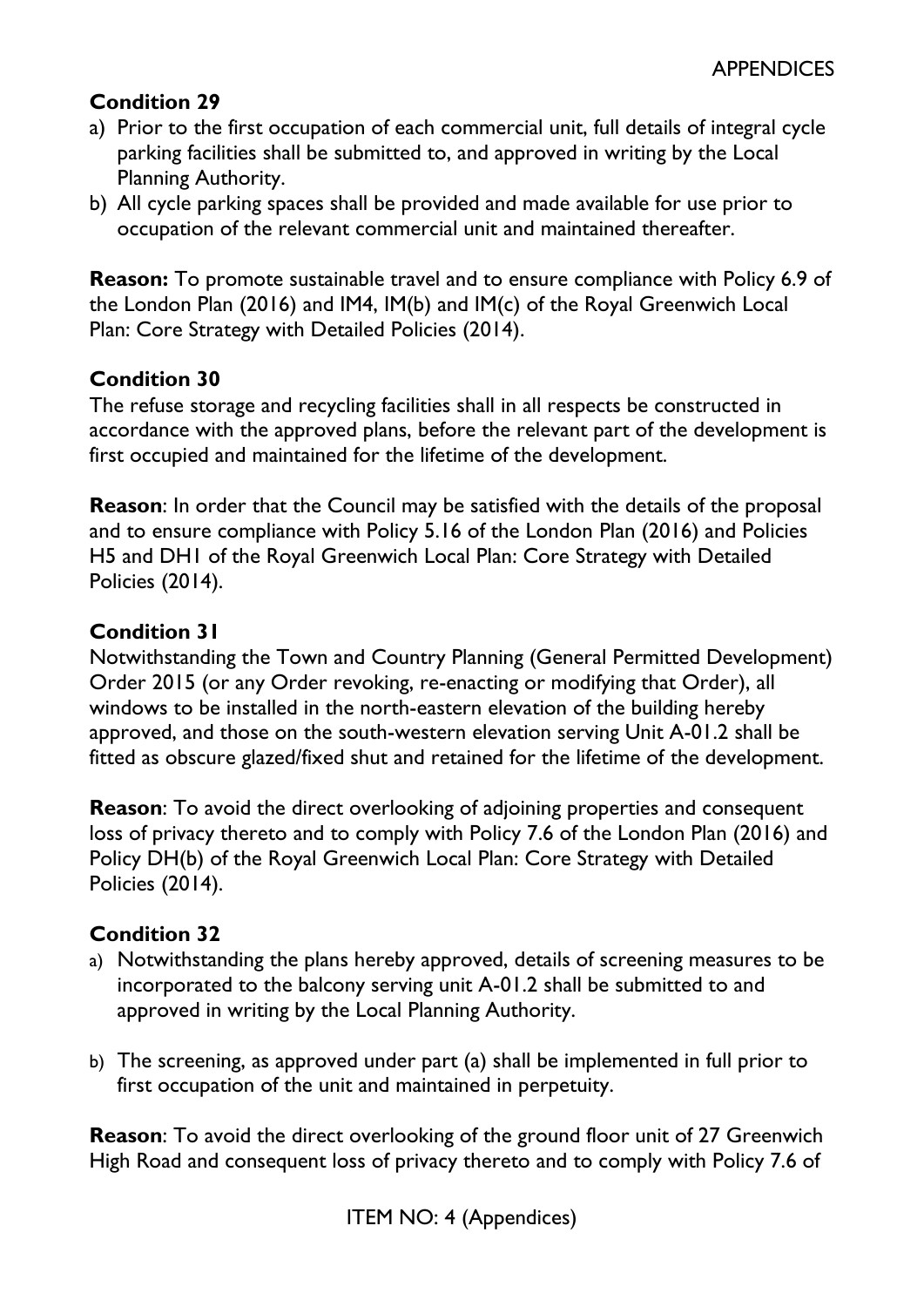the London Plan (2016) and Policy DH(b) of the Royal Greenwich Local Plan: Core Strategy with Detailed Policies (2014).

## **Condition 33**

- a) Full details of the children's play area, play equipment and safety measures proposed for the development shall be submitted to and approved in writing by, the Local Planning Authority prior to the first occupation of the development.
- b) The play areas and play equipment shall be fully implemented in accordance with the approved details prior to the occupation of the development and shall be retained for the lifetime of the development.

**Reason:** In order to ensure that sufficient on-site play facilities are provided for the future occupiers of the development and to ensure compliance with Policy 3.6 of the London Plan (2016) and Policy H(e) of the Royal Greenwich Local Plan: Core Strategy with Detailed Policies (2014).

### **Condition 34**

Prior to first occupation of the residential units hereby approved, evidence shall be submitted to the Local Planning Authority demonstrating that the built-in storage has been installed in accordance with the approved plans.

**Reason**: To ensure a satisfactory standard of accommodation for future occupiers and in compliance with Policy 3.5 of the London Plan (2016).

## **Condition 35**

- a) Prior to the commencement of above ground works (excluding demolition), a full and detailed application for the Secured by Design award scheme shall be submitted to the Local Planning Authority and the Metropolitan Police SE Designing Out Crime Office, setting out how the principles and practices of the Secured by Design Scheme are to be incorporated into the approved scheme.
- b) Prior to first occupation of any part of the development, evidence shall be submitted to the Local Planning Authority demonstrating that a Secured by Design certification has been awarded, in accordance with the details approved under part (a).

**Reason**: In the interest of creating safer, sustainable communities and to ensure the development is implemented in accordance with Policy 7.3 of the London Plan and Policy CH1 of the Royal Greenwich Local Plan: Core Strategy with Detailed Policies (2014).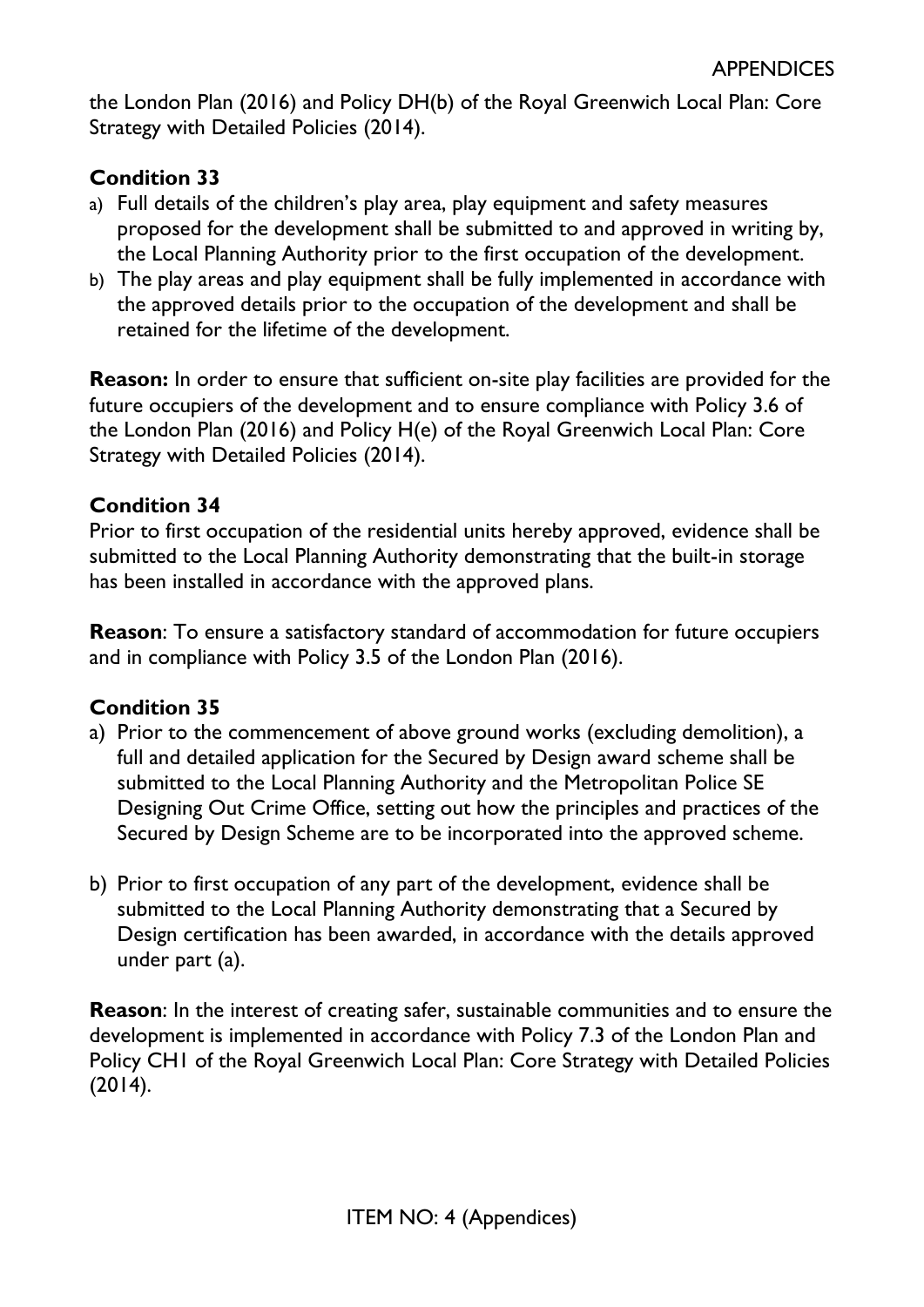# **Informative(s)**

- 1. Positive and Proactive Statement: The Council engages with all applicants in a positive and proactive way through specific pre-application enquiries and the detailed advice available on the Council's website. On this particular application, positive discussions took place which resulted in further information being submitted.
- 2. The development hereby approved shall be car-free to be secured by the associated S106 agreement.

| <b>Superseded</b> | <b>Replaced by</b> |
|-------------------|--------------------|
| <b>Drawing</b>    |                    |
| 0130 Rev 06       | 0130 Rev 09        |
| 0131 Rev 05       | 0131 Rev 09        |
| 0132 Rev 05       | 0132 Rev 09        |
| 0133 Rev 05       | 0133 Rev 09        |
| 0134 Rev 05       | 0134 Rev 09        |
| 0135 Rev 03       | 0135 Rev 07        |
| 0136 Rev 03       | 0136 Rev 05        |
| 0220 Rev 06       | 0220 Rev 09        |
| 0221 Rev 07       | 0221 Rev 10        |
| 0222 Rev 04       | 0222 Rev 07        |
| 0223 Rev 03       | 0223 Rev 06        |
| 0420 Rev 04       | 0420 Rev 08        |
| 0421 Rev 02       | 0421 Rev 06        |
| 0830 Rev 06       | 0830 Rev 10        |
| 0831 Rev 06       | 0831 Rev 09        |
| 0832 Rev 05       | N/A                |

3. For the avoidance of doubt, the following plans are superseded: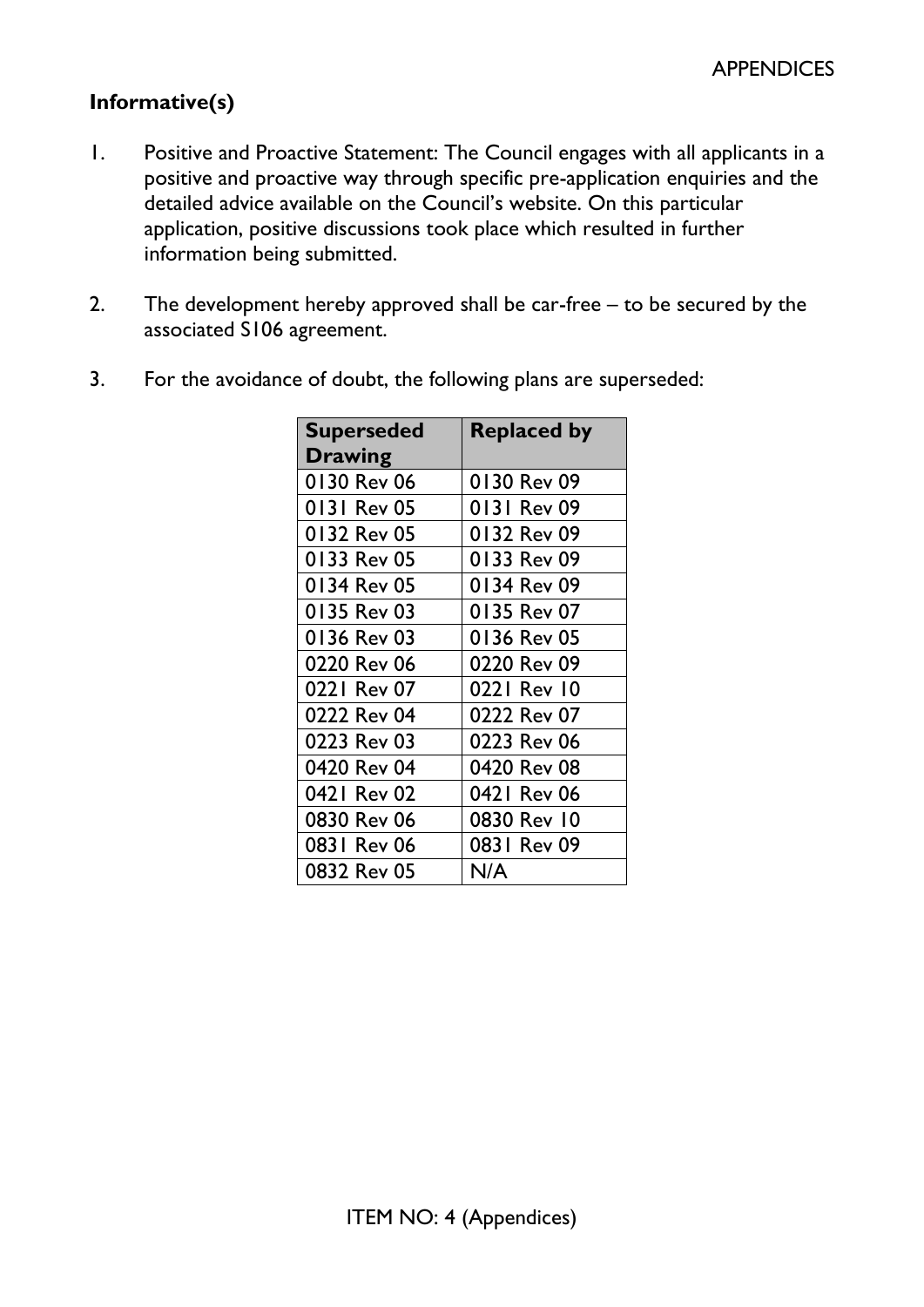### **Appendix 3 - National, regional and local planning policies and Supplementary Planning Guidance / Documents**

#### The NPPF (2019)

The National Planning Policy Framework (NPPF) confirms that applications for planning permission must be determined in accordance with the development plan, unless material considerations indicate otherwise. Of relevance in this instance is:

Chapter 5 Delivering a sufficient supply of homes Chapter 12 Achieving well-designed places Chapter 16 Conserving and enhancing the historic environment

#### The London Plan (2016)

In March 2016 the London Plan (March 2015) was updated with minor amendments. The policies relevant to this application are:

- Policy 3.3 Increasing Housing Supply
- Policy 3.4 Optimising housing potential
- Policy 3.5 Quality and Design of Housing Developments
- Policy 3.8 Housing Choice
- Policy 7.4 Local character
- Policy 7.6 Architecture
- Policy 7.8 Heritage assets and archaeology

Draft London Plan (not yet published)

The Approved for Publication Draft London Plan has reached an advanced stage in the adoption process to have substantial weight as a material consideration in the determination of planning applications. The relevant Policies are:

- Policy D2 Delivering good design
- Policy D6 Housing quality and standards
- Policy D7 Accessible Housing
- Policy H<sub>1</sub> Increasing housing supply
- Policy H4 Delivering affordable housing
- Policy H10 Housing size mix
- Policy HC1 Heritage conservation and growth